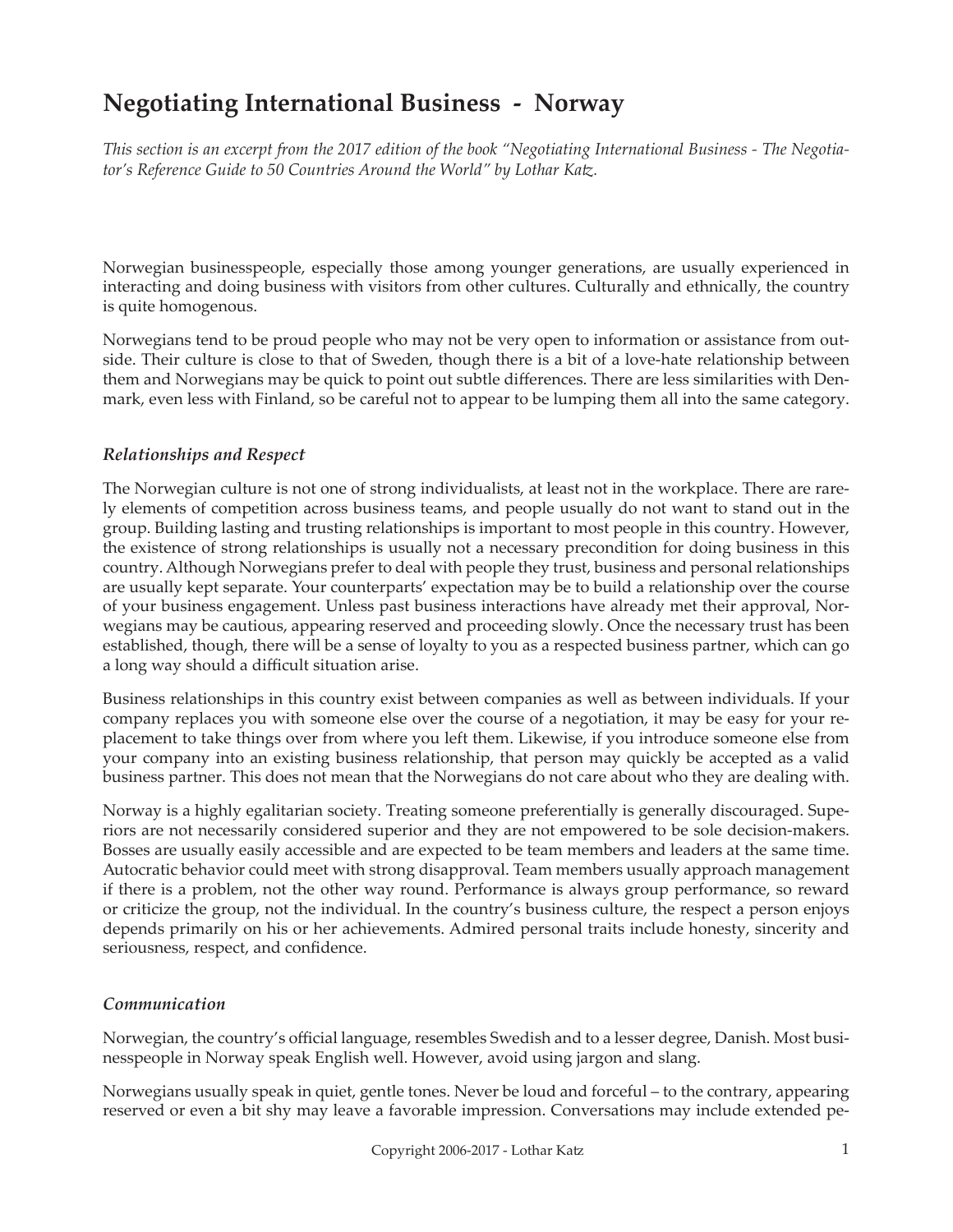riods of silence, which do not necessarily convey a negative message. Do not rush to fill in conversation pauses since your counterparts may only be taking time to formulate their thoughts. Also, interrupting others may be considered rude. Emotions are rarely shown in conversations, and the lively exuberance Americans often display can make Norwegians uncomfortable. People generally converse standing about three to four feet apart.

Norwegian communication is usually quite direct. Norwegians dislike vague statements and strive to keep business conversations focused on facts and objectives. They may ask for clarifications and do not find it difficult to say 'no' if they dislike a request or proposal.

Norwegians use body language sparingly. Avoid talking with your hands. Physical contact is rare and best avoided. The American *OK* sign, with thumb and index finger forming a circle, could be read as an obscene gesture in Norway. The thumbs-up gesture is positive as it signals approval. Eye contact should be frequent, almost to the point of staring, as this conveys sincerity and helps build trust.

# *Initial Contacts and Meetings*

Having a local contact can be an advantage but is usually not a necessary precondition to doing business in Norway. Negotiations in Norway may be conducted by individuals or teams of negotiators. It is beneficial to make sure that your team is well aligned in order to avoid confusing and irritating your counterparts.

Scheduling meetings in advance is required. However, you can sometimes do this on short notice, especially if the parties have had previous business interactions. Since Norwegians want to know who they will be meeting, provide details on titles, positions, and responsibilities of attendees ahead of time. Agreeing on an agenda upfront can also be useful. Avoid rescheduling meetings if you can.

Norwegians value punctuality. At any meeting, whether business or social, it is therefore best to be right on time. Arriving late, or being early, make be taken as a sign of disrespect. Expect meetings to end on or close to the scheduled time.

Names are usually given in the order of first name, family name. Some Norwegians may have two first names. Use *Mr./Mrs./Miss* or *Herr/Fru/Froken* plus the family name. If a person has an academic title, such as *Doctor* or *Professor*, use it instead, followed by the family name. Before calling Norwegians by their first names, wait until they offer it unless they introduced themselves using their first name only. Introduce and greet women first, then the oldest people in the group. Introductions are accompanied by firm handshakes.

The exchange of business cards is an essential step when meeting someone for the first time, so bring more than you need. Almost all businesspeople in Norway read English, so there is no need to have your card translated. Showing titles and advanced degrees on your card is not important. When presenting your card, smile and keep eye contact, then take a few moments to look at the card you received.

Meetings usually get right down to business with little or no small talk. Keep in mind that Norwegians are sincere people who dislike superficiality in conversation. Humor rarely has a place in business discussions, one's private life should not be discussed there at all, and personal comments should be avoided. Business is a serious matter in Norway, as are most other aspects of life. Meetings can be quite formal. While the primary purpose of the first meeting is to become acquainted, the discussion will mostly focus on business topics. It is vital to come well prepared as the Norwegians hate wasting time. Nevertheless, it is unrealistic to expect initial meetings to lead to straight decisions.

Presentations should be short and concise. Facts and figures are crucial. Allow sufficient time for questions and clarifications. The appearance of your presentation materials is not very important as long as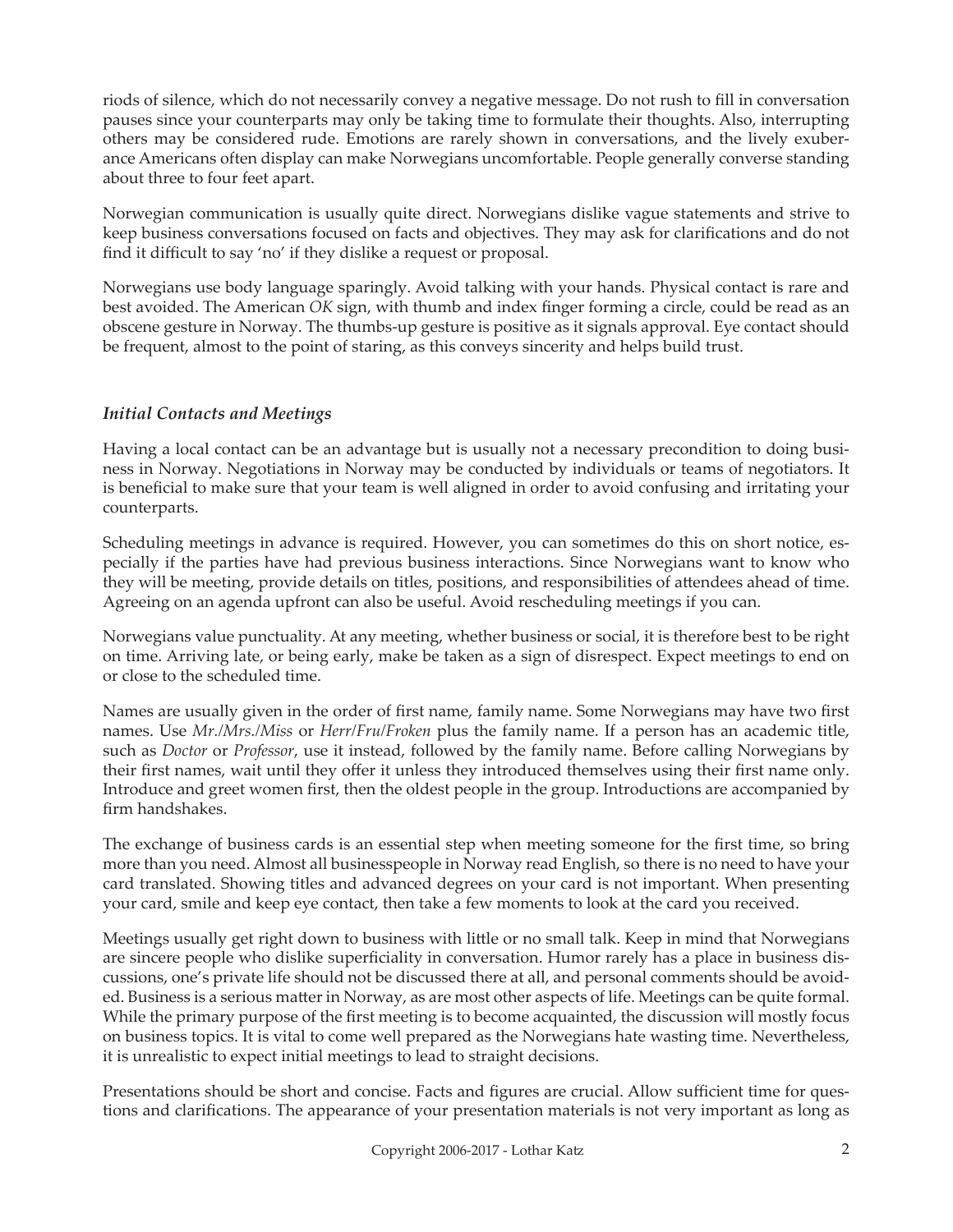you include good and easy-to-understand visuals. Having your English-language handout materials translated to Norwegian is not required.

# *Negotiation*

**Attitudes and Styles –** To Norwegians, negotiating is usually a joint problem-solving process. Buyer and seller in a business deal are equal partners who both own the responsibility to reach agreement. They may focus equally on near-term and long-term benefits. The primary negotiation style is cooperative and people may be open to compromising if viewed helpful in order to move the negotiation forward. Since the Norwegians believe in the concept of win-win, they expect you to reciprocate their respect and trust. It is strongly advisable to avoid open confrontation or conflict, and to remain calm, friendly, patient, and persistent.

Should a dispute arise at any stage of a negotiation, you may be able to reach resolution by focusing on logical reasoning and facts while remaining open and constructive.

**Sharing of Information –** Norwegian negotiators believe in information sharing as a way to build trust. This does not mean that they will readily reveal everything you might want to know during your negotiation. However, negotiations can become very difficult if one side appears to be hiding information from the other.

**Pace of Negotiation –** Expect negotiations to be slow. The methodical and carefully planned approach the Norwegians use in preparing for the negotiation and gathering information take considerable time, as does the effort needed to work out details of an agreement. Remain patient, control your emotions, and accept the inevitable delays.

The Norwegians generally prefer a monochronic work style. They are used to pursuing actions and goals systematically, and they dislike interruptions or digressions. When negotiating, they often work their way down a list of objectives in sequential order, bargaining for each item separately, and may be unwilling to revisit aspects that have already been agreed upon. They might have little tolerance for more polychronic counterparts challenging this approach, which they view as systematic and effective. This rigid style can be difficult to tolerate for negotiators from highly polychronic cultures, such as most Asians, Arabs, some Southern Europeans, or most Latin Americans, who could view it as closed-minded and overly restrictive. In any case, do not show irritation or anger when encountering this behavior. Instead, be willing to bargain over some items individually. Otherwise, clearly indicate that your agreement is conditional and contingent on other items.

**Bargaining –** Norwegians are not fond of bargaining and strongly dislike haggling. They also do not appreciate aggressive sales techniques. While the bargaining stage of a negotiation may take time and require several meetings, prices rarely move by more than 10 to 15 percent between initial offers and final agreement. The concept of fairness is very important to people, so while it is not difficult to obtain small concessions, your counterparts will expect reciprocity and may take it very negatively if the bargaining exchange is too one-sided.

Norwegians prefer to negotiate in a straightforward and honest style. They rarely use deceptive negotiation techniques. If they seem disinterested in a deal or in making specific concessions, they likely mean it. Realize that using any such tactics yourself, whether it is telling lies, sending fake non-verbal messages, misrepresenting an item's value, making false demands and concessions, or claiming 'limited authority,' could jeopardize the trust between the parties and damage the negotiation. 'Good cop, bad cop' is also not advisable as the tactic may lead the Norwegian side to question your trustworthiness.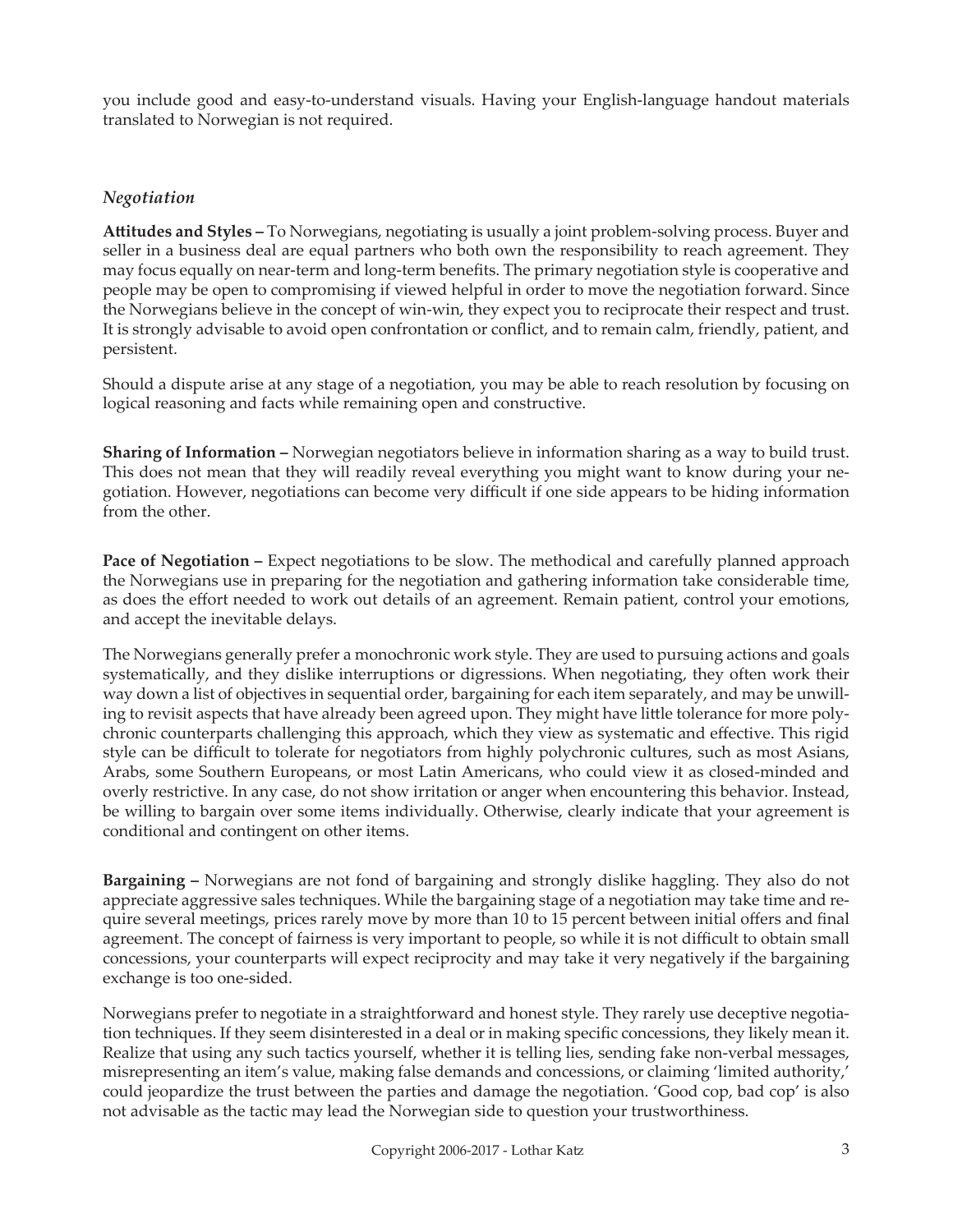Negotiators in the country use pressure techniques only as long as these can be applied in a non-confrontational fashion. They may open with their best offer, show some intransigence, or make a final offer, but often remain willing to make small compromises. Norwegian negotiators may make their final offer quite early in the bargaining process, attempting to speed up the negotiation. Periods of silence in conversations are normal and may not represent an attempt to use it as a negotiation technique. Be very careful when using pressure tactics such as making expiring offers or nibbling. Your counterparts likely consider these inappropriate. While the negotiation will not necessarily be over because of this, the Norwegian side may become very reserved and cautious. Avoid applying time pressure, as people in this country do not like being rushed.

Avoid all aggressive tactics when negotiating with Norwegians. They will not shy away from open confrontation if challenged, but this is almost guaranteed to deteriorate rather than strengthen your bargaining position. Opening with an extreme offer could be viewed as an unfriendly act. It is best to open with one that is already in the ballpark of what you really expect.

Other emotional negotiation techniques are also rare and should be avoided when negotiating in Norway, and appeals to personal relationships not only rarely work but also may be counterproductive. Norwegians may employ defensive tactics such as asking probing questions or making promises.

Opening with written offers and Introducing written terms and conditions can be effective tactics that could help shorten the bargaining process, which your Norwegian counterparts may find desirable.

Corruption and bribery are very rare in Norway. It is strongly advisable to stay away from giving gifts of significant value or making offers that could be read as bribery.

**Decision Making –** Norwegian companies are much less hierarchical than most others are. Decision making is a group process through which consensus is established and during which all team members involved get opportunities to voice their opinion. The authority to make decisions often resides with managers at lower levels of the organization without requiring further executive approval. The role of senior managers is to dispense information, provide guidance, and coordinate the decision making as needed. They do not necessarily have 'final say,' and their decisions might not be followed if the group does not consent. This can be confusing for negotiators from other western countries who may be looking to identify the 'key decision maker' in an organization, while in reality such a role may not exist at all. Decision making can take a very long time and requires a great deal of patience. It is very important to learn about the company structure and win the support of people at all organizational levels who are involved in the negotiation, rather than focusing on upper management only. Once a decision has been made, it may be very difficult to change.

When making decisions, businesspeople may apply universal principles rather than considering the specific situation. They dislike 'making exceptions' even when arguments speak in favor of doing so. Personal feelings and experiences are considered irrelevant in business negotiations, so people focus on empirical evidence, logical arguments, and objective facts. Most Norwegians are moderate risk takers.

## *Agreements and Contracts*

Capturing and exchanging meeting summaries can be an effective way to verify understanding and commitments. Handshakes and verbal agreements are often considered binding. They are normally kept, even though they are not legally binding. Nevertheless, it is best to confirm agreements in writing.

Written contracts tend to be lengthy. They often spell out detailed terms and conditions for the core agreements as well as for many eventualities. Signing the contract is very important not only from a legal perspective, but also as a strong confirmation of your Norwegian partners' commitment.